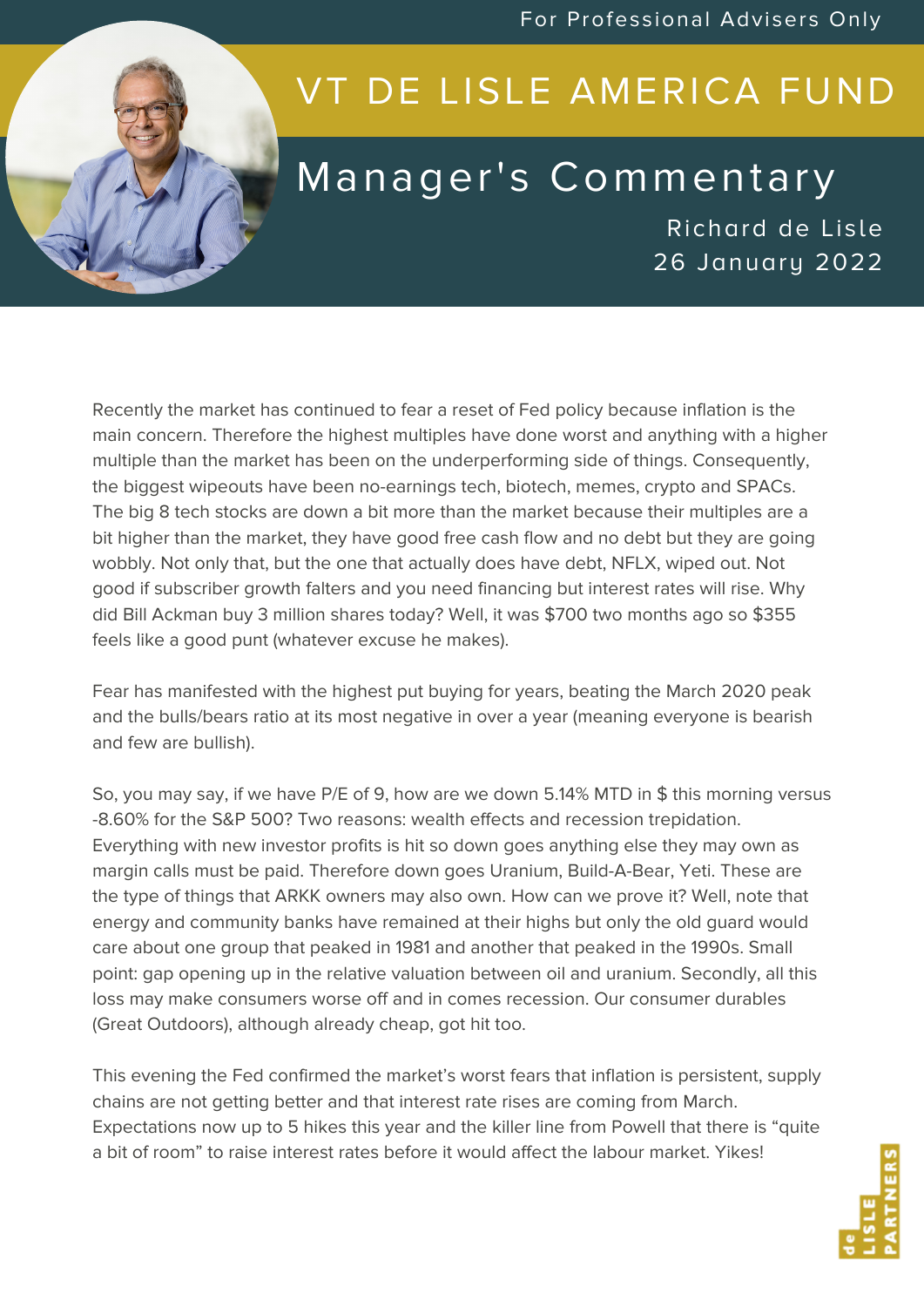But all is not lost and with good earnings out from TSLA and MSFT, expect continued bifurcation between the better and stronger big tech. But just remember, Apple is 30x and will grow earnings at 9% if you're lucky in the next few years (because they're coming off the high pandemic WFH base), so they'd better report wondrous numbers because they will have to paddle very hard to stand still in a rising interest rate environment. Double rates, and have earnings just 30% higher in 3 years' time should put the stock lower in 2025 than it is now. Some players have already cashed in: Branson sold hugely in Virgin Galactic, Musk cashed \$12 billion of Amazon, Bezos left CEO of AMZN for other interests, Benioff sells every day at Salesforce.com & hundreds of other examples.

Will there be a recession? No. Will the stock-market price for it? Looks like it, so has learned nothing from 4Q 2018. Will we be OK? Yes, new money is not going into recession risks.

Expect a bounce from these extremes. It may be deceptively strong in NASDAQ because that's already down 13.4% MTD which is massive as this index is the low-beta tech proxy. (Which is why the futuristic funds are down double that MTD). Financials, industrials & commodities will be the relative strength this year as inflation remains stubbornly high. We've got substantive weightings here so we'll wangle out of too much trouble. We may just bounce in line with the market but should continue to show good traction in future declines.

**Past performance is not a guide to future performance; the value of an investment and income from it can go down as well as up.**